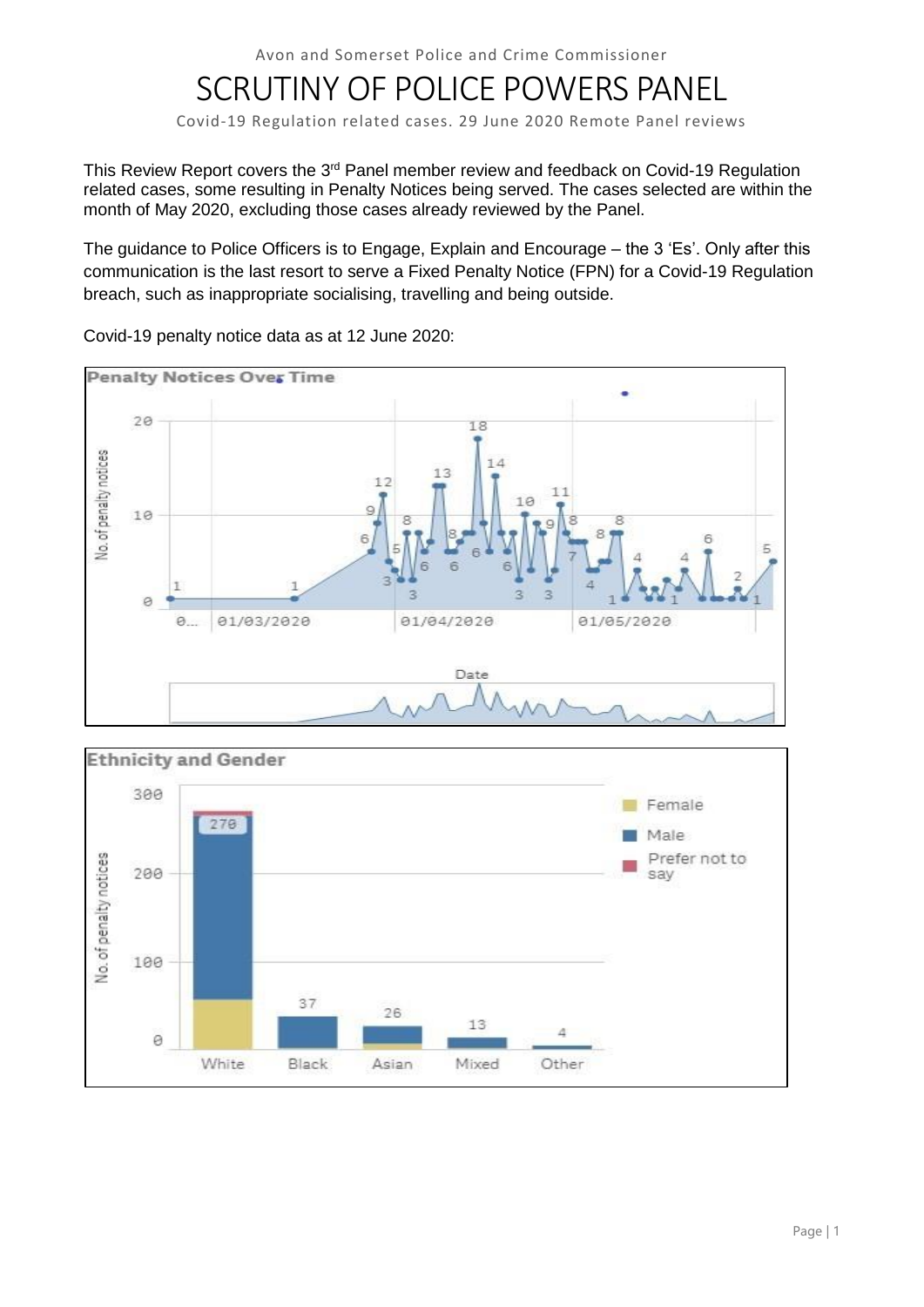# **Summary of feedback:**

- Members' Covid-19 positive feedback includes: Officers calm, patient and fair; Time given to engage, explain and encourage; Good example of Officers switching on BWV camera early and providing recorded narrative of the situation in advance of arriving at the location; Good humoured, relaxed exchanges; Examples of Officer calmness preventing escalation; firm but fair when issuing second and subsequent Penalty Notices to an individual; an example of good Officer engagement with children; proportionate, respectful Officer responses;
- Covid-19 negative feedback and concerns include: Penalty Notice issues appearing to be an afterthought to another event (e.g. speeding ticket); Officers being unsure of the current (and rapidly changing) Covid-19 Regulations and procedures so instructions to members of the public sometimes appeared unclear.

Note: The 7 questions within each Panel member feedback form are omitted in this Report if they are all answered positively. The questions are:

- 1. Did the Police Officer Engage, Explain, Encourage?
- 2. Was enforcement necessary and proportionate to ensure compliance?
- 3. Were the instructions and/or directions reasonable?
- 4. If force was used to remove a person to where they live, was it reasonable force?
- 5. If an individual contravenes a request, direction, instruction or prohibition notice, did he/she have a reasonable excuse?
- 6. If a Fixed Penalty Notice (FPN) is issued, did the officer reasonably believe a person committed an offence under the Regulations?
- 7. Was the police behaviour free from demonstrable discriminatory behaviour?

## **Case reviews:**

## **1. Covid-19 Act related cases (11 body worn videos were reviewed for 9 cases)**

Covid-19 Act breach cases, some resulting in Penalty Notices served.

## **Case 1: 1 May 2020 1.43pm and 4.17pm**

2 body worn videos reviewed from different time periods. It is an initial gathering of about 30 people in a public common space which appears to be an "end the lockdown" peace protest.

#### 1.1 Video 1 at 1.43pm:

On the positive side, the Officer is calm in very challenging circumstances and the member of the public has very obscure opinions and walks away, refusing to give a home address. The Officer remains patient, listening to what the Panel member considered to be bizarre questioning by the person of the Officer's authority. The Officer's direction for the person to leave is considered justified. Quite well and patiently handled, despite the obtrusive nature of the person involved. The Officer attempts to fully explain and the instructions and directions are reasonable but the man remains uncooperative so it is not an easy situation.

One concern from a Panel member is that the man seems to have accepted he is to leave the area and has moved away to pick up his rucksack when the Police Officer moves to him and says he will be reported.

Feedback form questions answered by 3 Panel members:

- 1. Did the Police Officer Engage, Explain, Encourage? Answer: Yes (3).
- 2. Was enforcement necessary and proportionate to ensure compliance? Yes (2), Unsure (1).
- 3. Were the instructions and/or directions reasonable? Yes (3)
- 4. If force was used to remove a person to where they live, was it reasonable force? N/A.
- 5. If an individual contravenes a direction, was there a reasonable excuse? No (2), Unsure (1).
- 6. If a FPN is issued, did the officer believe the person committed an offence? No (2), Unsure (1).
- 7. Was the police behaviour free from demonstrable discriminatory behaviour? Yes (3).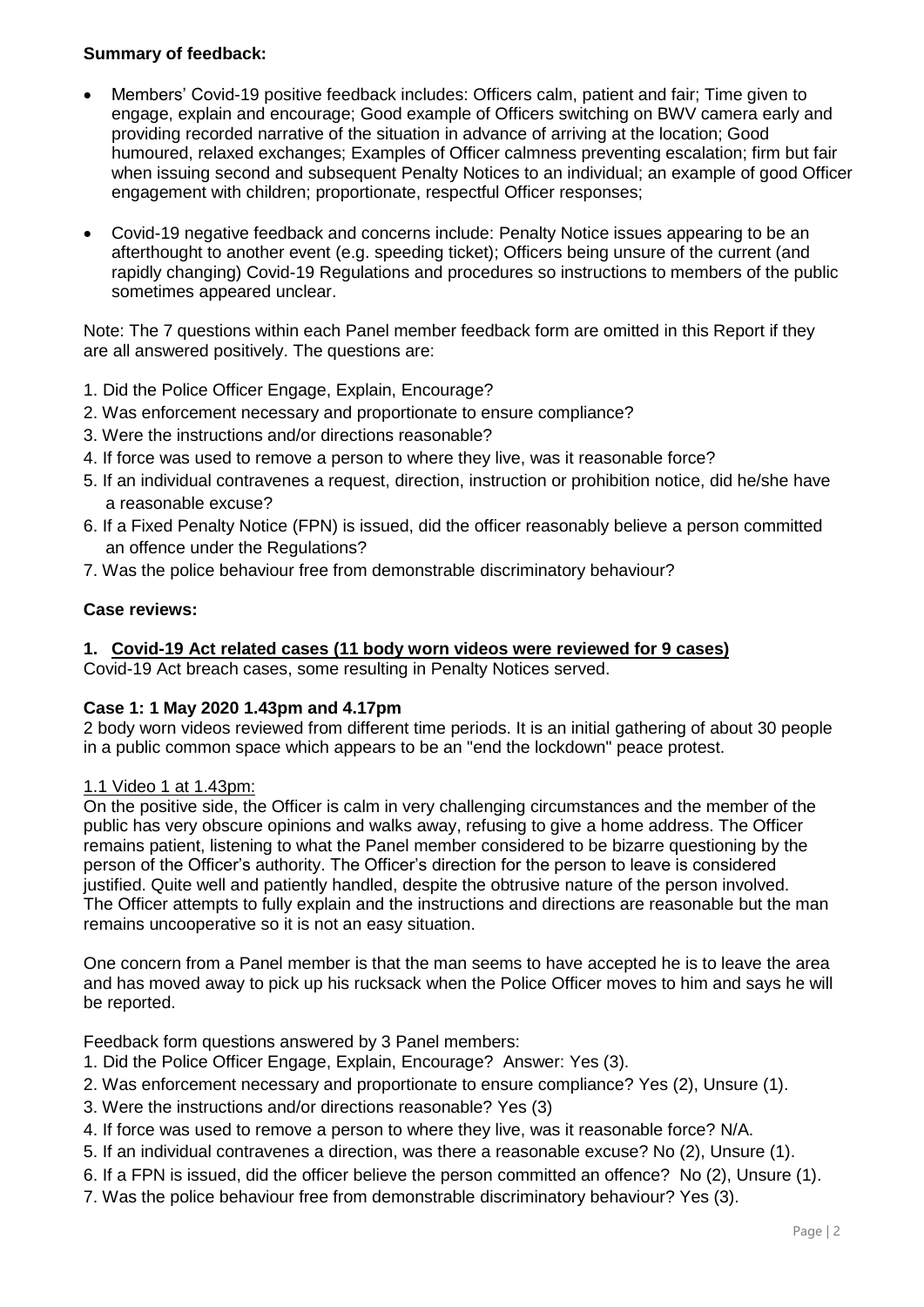## 1.2 Video 2 at 4.17pm:

Officer engagement with the member of the public filming the gathering in the earlier video (above) and this man appears to be the main organiser of the event (and has had previous warnings). The Officer remains calm in a situation where the Panel member considers that the person is being obstructive by trying to alter the narrative and not giving his full attention to the Police Officer. Wellhandled considering the recent high profile of the gentleman concerned and much seen in the media so it needed careful handling to prevent it escalating as a media story.

*Constabulary response: Panel feedback noted with thanks.*

#### **Case 2: 3 May 2020**

A Motorway vehicle stop for speeding. The occupant had travelled from London to visit friends in Weston-super-Mare and was returning to London.

The Police Officer takes a lot of time and is patient in explaining the consequences of the speeding ticket and Covid-19 breach, to ensure the driver fully understood both items.

However, one Panel member recorded that the Covid Penalty Notice appeared to almost be issued as an afterthought in addition to the Speeding fine and the instructions were felt to be somewhat mixed up alongside the issuing of the Speeding ticket.

*Constabulary response: Panel feedback noted including mention of the importance of clear communication.*

## **Case 3: 3 May 2020**

A car driver seen and stopped multiple times by this Police Officer and others.

The female Police Officer is very engaging and persistent in Explaining and Encouraging the man to go home and not repeat this behaviour. The Officer makes it clear that as the man is in breach after already receiving a Fixed Penalty Notice he will be served with another one.

However, one member noted that it is a short video (3 minutes), not really showing much if any of the '3 Es' (engage, explain, encourage) on this occasion, although this was not the first police engagement.

*Constabulary response: Panel comments are noted with thanks. As mentioned by the panel, this was a repeat interaction with the male where prior engagement had taken place.*

## **Case 4: 6 May 2020 - 7.48pm and 8.15pm**

2 videos reviewed. A Police response to public calls reporting a party/gathering. Other Officers are already at the location. It is the second visit to these premises on that night and 9 people are in the house including visitors.

## 4.1 Video 1 at 7.48pm:

Good practice regarding body worn video process/use, the Police Officer stating the purpose prior to arriving at the scene. A good humoured exchange on this the second visit to this person. The people in the house were sorted out regarding who lived there and the visitors were asked to leave. From the dialogue that can be heard, it appears as though 3 E's were explained during the previous call to this address.

## 4.2 Video 2 at 8.15pm:

Continuation from case 4.1 above. The person has returned to the premises and is not so compliant as at the earlier visits, showing aggression towards the Officers. The Officer stays calm despite of the verbal abuse received. After several call-outs and an indication that there will be further breaches, there is Officer discussion whether or not they should serve Penalty Notices. Reference is made to speaking to a Police Sergeant.

One Panel member comments that the situation is de-escalated by the second Police Officer taking over and becoming the main point of contact. This is considered helpful as the situation may have otherwise escalated between the first Officer and this member of the public.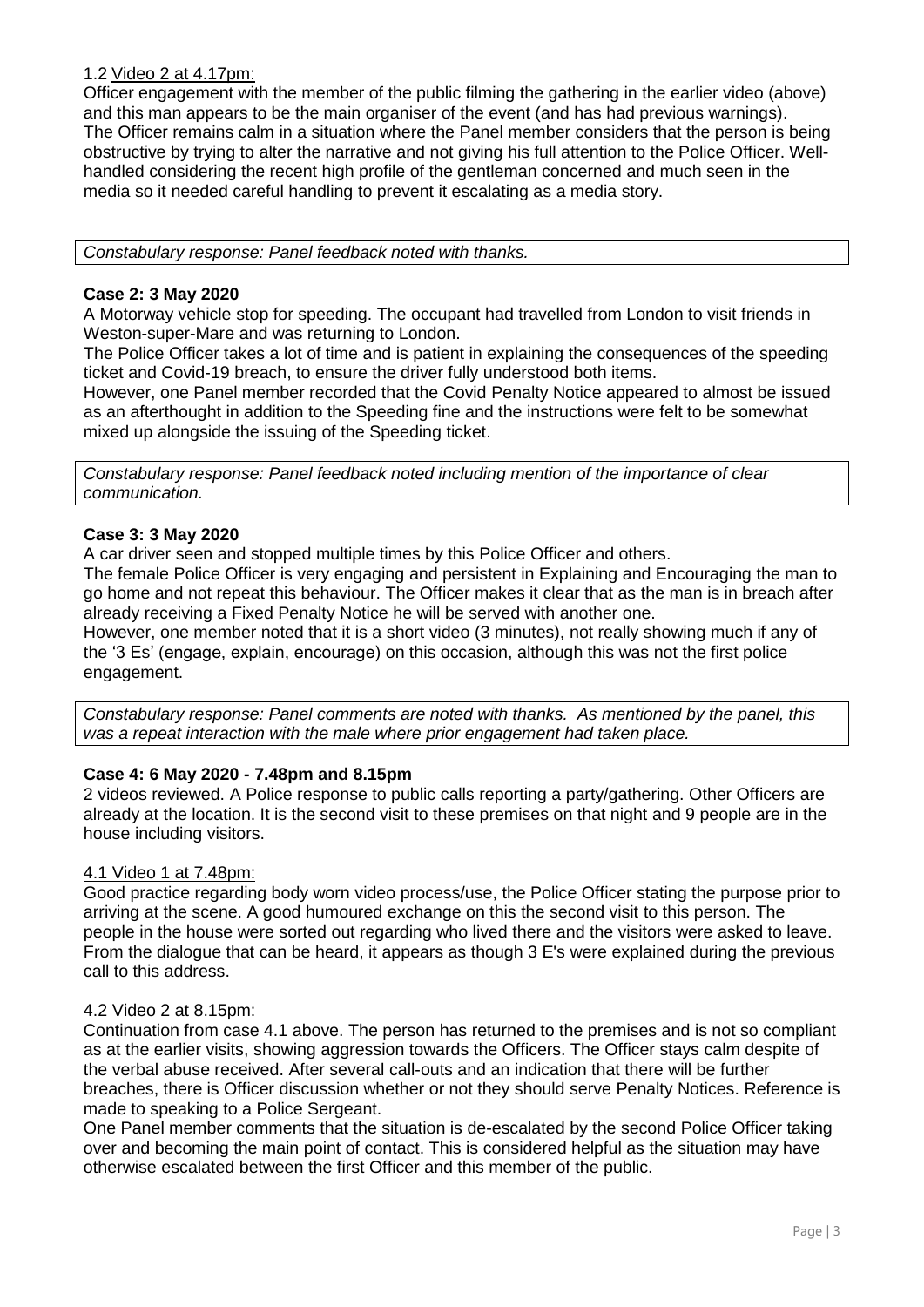*Constabulary response: Thank you for the panel feedback including good de-escalation by officers in attendance.*

## **Case 5: 7 May 2020**

Officers attend premises to ask a visitor again to leave. This is after previous Police contact with the householder to ask the visitor to leave which didn't happen.

Note: The previous incident has not be viewed by Scrutiny Panel members.

Officers had made previous visits to Engage, Educate and Encourage and are now having to Enforce. Their demeanour and actions reflect this tougher stance. This second visit is also after a previous Penalty Notice was issued to the Tenant. The Officers are patient with this Tenant. There is Engagement, Explanation and Encouragement given by the Officers to the visitor who had no justification for visiting. The 2 people leave the flat together and the Tenant will not commit to steering clear of his friend. Hence the Fixed Penalty Notice issue and a Regulation 9 referral for prosecution for contravening a direction. The Police Officer is very patient and tolerant, giving plenty of opportunity for the man to leave the property. The man continues to be non-compliant after leaving the premises with a friend. This second Penalty Notice (enforcement) is considered necessary and proportionate to ensure compliance. No member concerns about this case.

*Constabulary response: Panel comments are noted with thanks.*

## **Case 6: 7 May 2020**

A subsequent visit to premises regarding a Covid-19 regulations breach. Visitors are at this home and garden who don't live there.

This is a second visit to the home address by Police Officers.

**Panel compliments to the Officer:** Excellent early narrative at the beginning of the Police Officer's video, detailing the address and reason for the visit. It is a pleasant, relaxed and good humoured exchange in the house, the Officer fully explaining the justification for the Fixed Penalty Notice. A soft approach by the Police Officers but they are persistent and get the compliance required. A good, calm Officer attitude and manner throughout, with excellent Officer communication skills. Compliments from the Panel member to the female Officer for the good engagement with the children in the house, telling them she was just doing some paper work with mummy. Nicely and thoughtfully handled. The Officer made sure the women were able to contact her if they had any questions or doubts about paying the fine and she ensured they had her collar number. Just one point from a Panel member is that the Officer's instructions seemed uncertain on the procedures, including the amount of money for the Penalty fine.

*Constabulary response: Panel comments noted with thanks including positive feedback.*

#### **Case 7: 16 May 2020 at 2.28am.**

They is no audio for this 2 minute body worn video footage so the Panel members are unable to review it.

## **Case 8: 19 May 2020**

A car with 2 passengers, with an additional vehicle insurance check for the driver.

No positive feedback from Panel members. The video starts too late in the event to make a scrutiny assessment regarding the '3 Es' of Officer engagement, explanation and encouragement. The Officers did give instructions and directions but they are brief and the incident seems to mostly focus on the insurance issue. A Panel member's concern is that the Covid-19 FPN seems to be issued as an afterthought, once the insurance issue is resolved.

This incident is on 19<sup>th</sup> May 2020, 6 days after the start of Amendment No. 2 Regulations, which has some relaxation in the restriction on movement and activities. The video footage starts part way through the conversation regarding car insurance cover and nothing is said regarding Covid-19 other than there will be a Fixed Penalty Notice. After sorting out the vehicle insurance issue the Officer says all 3 people in the car are in breach of travel regulations and are in a group of more than 2. The Officer doesn't explain how each person is in breach.

Feedback form questions answered by 3 Panel members:

- 1. Did the Police Officer Engage, Explain, Encourage? Answer: No (1), Unsure (2).
- 2. Was enforcement necessary and proportionate to ensure compliance? Yes (2), Unsure (1).